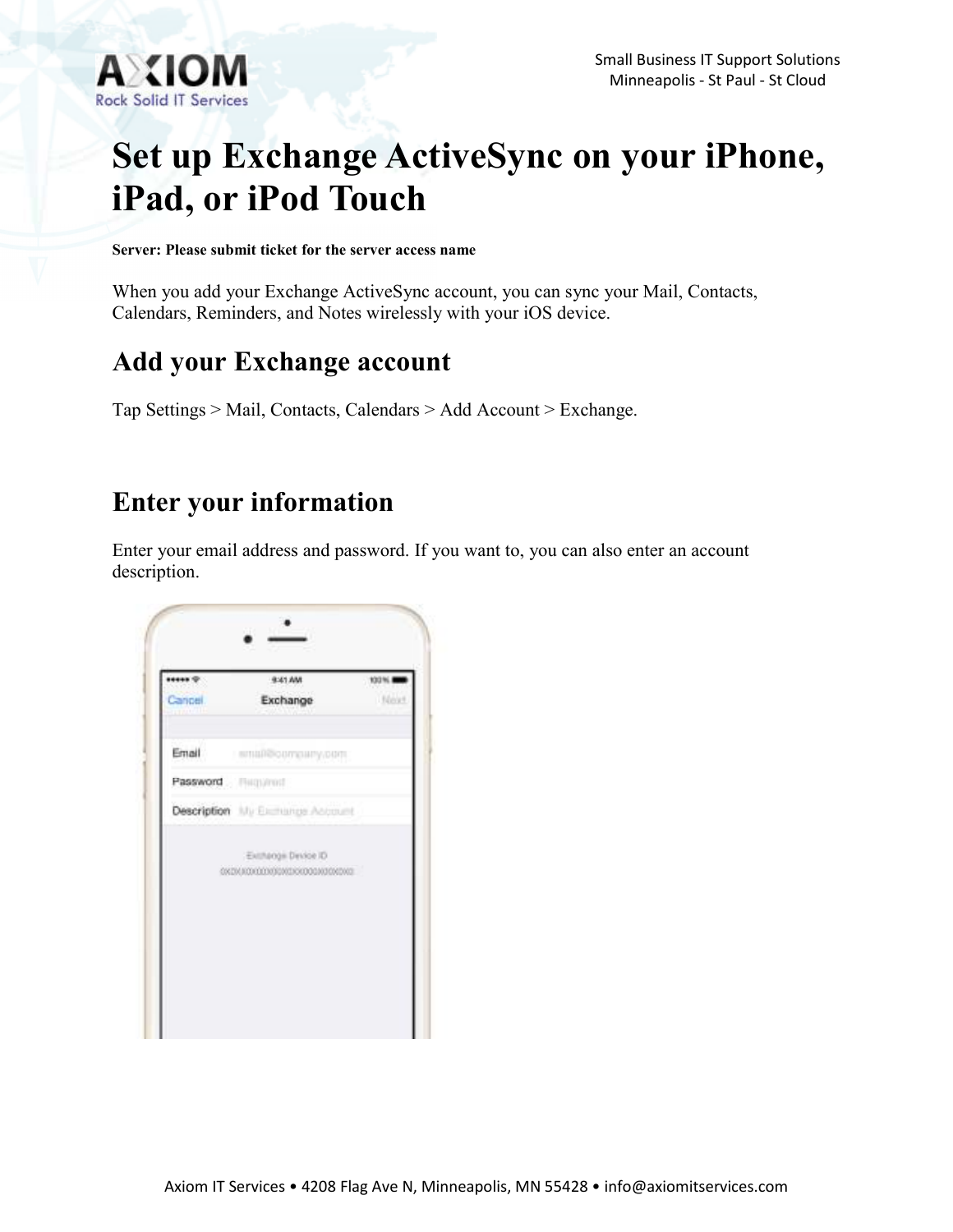

## **Connect to the Exchange Server**

Your iOS device will try to find your Exchange Server. You might have to enter additional server information. If you need help, contact your Exchange Server administrator.

Server: See above Domain: Keep Blank User Name: This is your network user name (jsmith, John.smith) Password: Network Password (what you use to log into the computer every morning)

| ******<br>Cancel     | <b>BAS AM</b>         | 100% M<br>Next |
|----------------------|-----------------------|----------------|
| Email                | john@example.com      |                |
| Server Optional      |                       |                |
| Domain iT            |                       |                |
| Username john        |                       |                |
|                      | Password ************ |                |
| Description Exchange |                       |                |

#### **Sync your content**

You can sync Mail, Contacts, Calendars, Reminders, and Notes. When you're finished, tap Save.